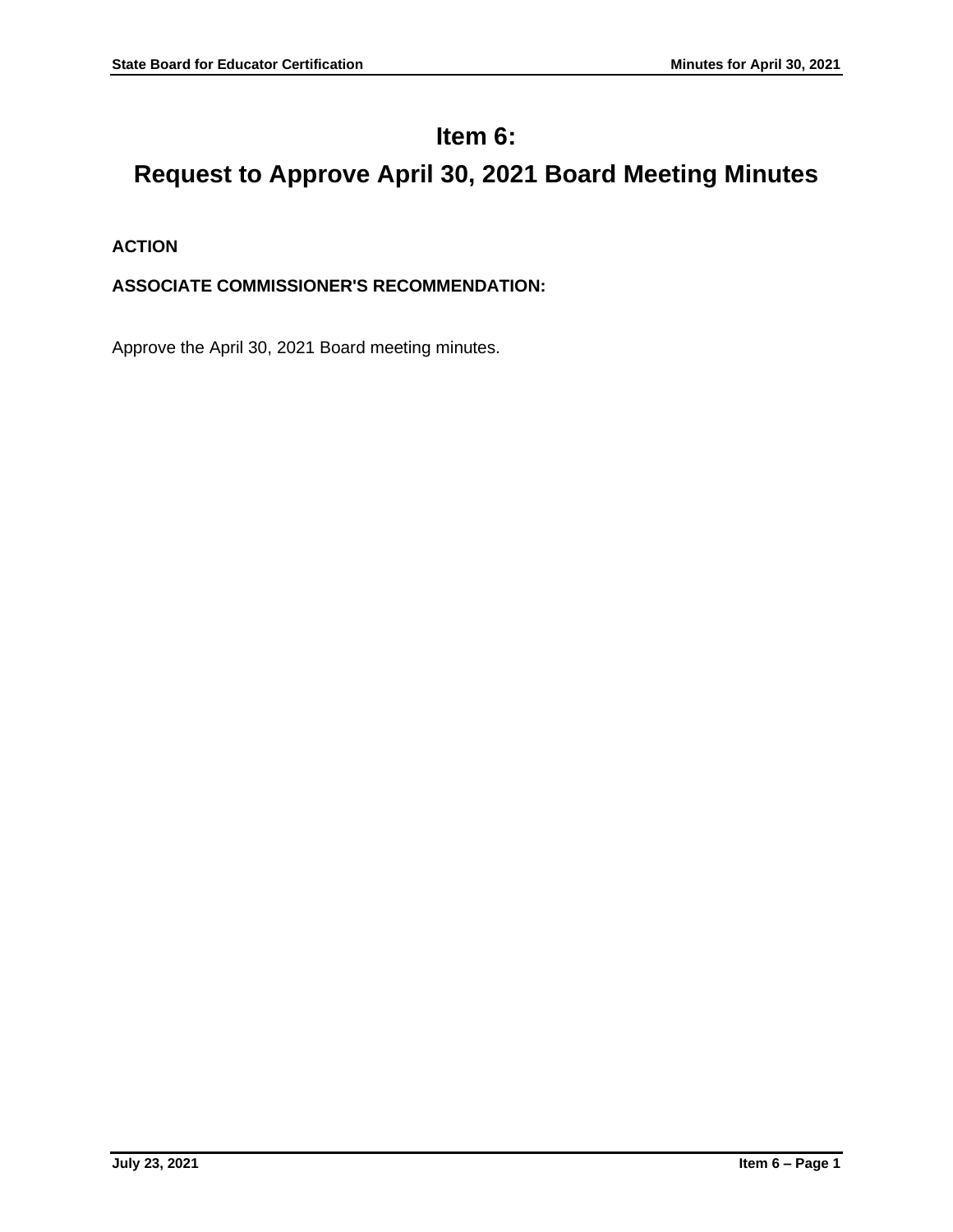## **STATE BOARD FOR EDUCATOR CERTIFICATION MEETING AGENDA APRIL 30, 2021 AT 8:30 AM**

## **VIRTUAL MEETING (LIVESTREAM ON [ADMINMONITOR.COM\)](http://www.adminmonitor.com/tx/tea/)**

**Due to Governor Greg Abbott's March 13, 2020 proclamation of a state of disaster affecting all counties in Texas due to the Coronavirus (COVID-19) and the Governor's March 16, 2020 suspension of certain provisions of the Texas Open Meetings Act, the April 30, 2021 meeting of the State Board for Educator Certification will be held by video conference call, as authorized under Texas Government Code section 551.125.**

**Members of the public will have access to this meeting by watching the livestream on the Admin Monitor website: [http://www.adminmonitor.com/tx/tea/.](http://www.adminmonitor.com/tx/tea/) Members of the public will have a means to participate in this meeting, by video conference call, by signing up for public comment. Information regarding registering for public comment can be found at: [https://tea.texas.gov/about-tea/leadership/state-board-for-educator-certification/sbec](https://nam10.safelinks.protection.outlook.com/?url=https%3A%2F%2Ftea.texas.gov%2Fabout-tea%2Fleadership%2Fstate-board-for-educator-certification%2Fsbec-meetings&data=02%7C01%7CKatelin.Allen%40tea.texas.gov%7C33f09bed51314321053e08d7e6d36cb5%7C65d6b3c3723648189613248dbd713a6f%7C0%7C0%7C637231668044732631&sdata=p8LIEPR4IIZEJnEdirrTXTHGHIbtX2MWtvumJv7Tzho%3D&reserved=0)[meetings.](https://nam10.safelinks.protection.outlook.com/?url=https%3A%2F%2Ftea.texas.gov%2Fabout-tea%2Fleadership%2Fstate-board-for-educator-certification%2Fsbec-meetings&data=02%7C01%7CKatelin.Allen%40tea.texas.gov%7C33f09bed51314321053e08d7e6d36cb5%7C65d6b3c3723648189613248dbd713a6f%7C0%7C0%7C637231668044732631&sdata=p8LIEPR4IIZEJnEdirrTXTHGHIbtX2MWtvumJv7Tzho%3D&reserved=0) An electronic copy of the agenda and meeting materials is now available at [https://tea.texas.gov/about-tea/leadership/state-board-for-educator-certification/sbec](https://tea.texas.gov/about-tea/leadership/state-board-for-educator-certification/sbec-meetings)[meetings.](https://tea.texas.gov/about-tea/leadership/state-board-for-educator-certification/sbec-meetings) A recording of the meeting will be available on the Admin Monitor's website after the meeting.**

**The Board will meet virtually and after determining the presence of a quorum, deliberate and possibly take formal action, including emergency action, on any of the following agenda items:**

#### **Moment of Silence**

#### **Pledge of Allegiance**

#### **1. Call to Order**

The State Board for Educator Certification (SBEC) convened its virtual meeting at 8:33 AM on Friday, April 30, 2021 via Zoom Meetings.

Present: Dr. Robert Brescia, Ms. Rohanna Brooks-Sykes, Dr. Arturo Cavazos, Mr. Tommy Coleman, Ms. Julia Dvorak, Ms. Melissa Isaacs, Dr. John Kelly, Dr. Andrew Lofters, Ms. Courtney MacDonald, Ms. Kelvey Oeser, Dr. Alma Rodriguez, and Ms. Jean Streepey.

Absent: Ms. Emily Garcia, Ms. Shareefah Mason, and Ms. Sandie Mullins.

## **2. Interim Associate Commissioner's Comments Regarding the SBEC Agenda**

Interim Associate Commissioner Marilyn Cook welcomed and thanked the Board for participating in the virtual meeting. Ms. Cook also thanked TEA staff for their help and preparation for the meeting. Ms. Cook highlighted the upcoming Harlingen CISD retirement ceremony to honor Dr. Cavazos and expressed thanks to Dr. Cavazos on behalf of the SBEC family for always being a shining example of excellence in leadership.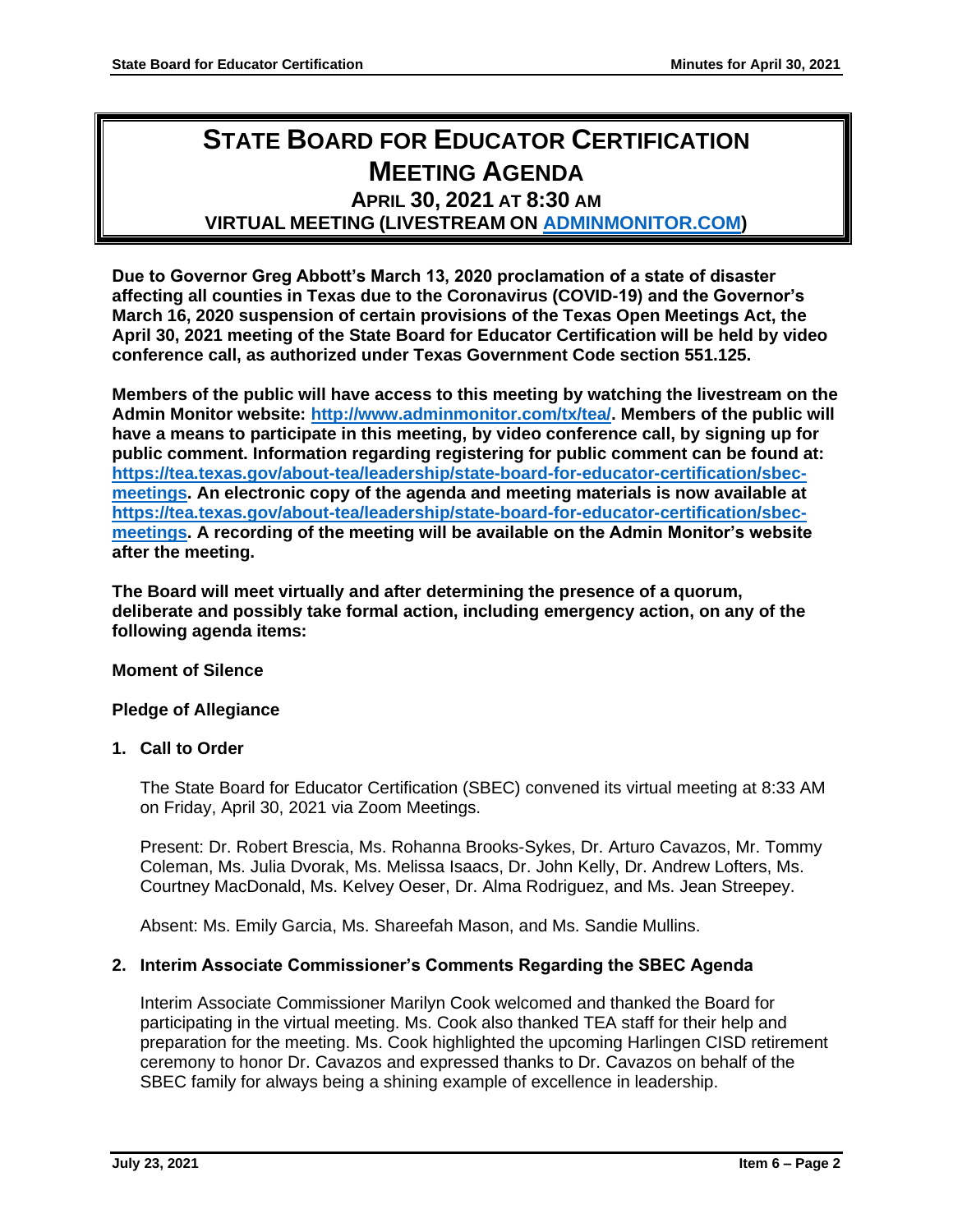### **3. State Board for Educator Certification Welcome New Board Members and Recognition of Former Board Members**

Dr. Cavazos welcomed two new classroom teacher representatives, Dr. Robert "Bob" Brescia with Ector County ISD and Ms. Melissa Isaacs with Buffalo ISD. Dr. Cavazos also thanked Mr. Jose Rodriguez and Dr. Laurie Turner for their service on the SBEC Board.

## **4. Public Comment**

None.

## **CONSENT AGENDA**

## **5. Consider and Take Appropriate Action on Request to Approve February 12, 2021 Board Meeting Minutes**

The February 12, 2021 meeting minutes were approved.

## **DISCUSSION AND ACTION**

#### **6. Consider and Take Appropriate Action on Adoption of Review of 19 TAC Chapter 231, Requirements for Public School Personnel Assignments**

Ms. Cook presented this item to the Board. She explained this chapter establishes the rules specific to personnel assignments and identifies the appropriate SBEC-issued certificates to qualify for placement into various roles. Ms. Cook shared this item was seeking the Board's support to adopt the four-year rule review of Chapter 231. Ms. Cook stated there were 33 public comments received and summarized for the Board's review, and that those comments would afford her an opportunity to return in the future with proposed rule changes for the Board's consideration. There were no questions from the Board.

#### **Motion and vote:**

*Motion was made by Mr. Coleman to adopt the review of 19 TAC Chapter 231, Requirements for Public School Personnel Assignments. Second was made by Dr. Brescia, and the Board voted unanimously in favor of the motion.*

### **7. Consider and Take Appropriate Action on Adoption of Proposed Review of 19 TAC Chapter 245, Certification of Educators from Other Countries**

Ms. Cook presented this item to the Board. She explained this chapter establishes the rules specific to certificate issuance for individuals licensed to teach in other countries. Ms. Cook shared this item was seeking the Board's support to adopt the four-year rule review of Chapter 245. She confirmed the rule review process mirrored that utilized for the Chapter 231 rule review discussed earlier. Ms. Cook stated there was one public comment received and summarized for the Board's review, and that comment would afford her an opportunity to return in the future with proposed rule changes for the Board's consideration. There were no questions from the Board.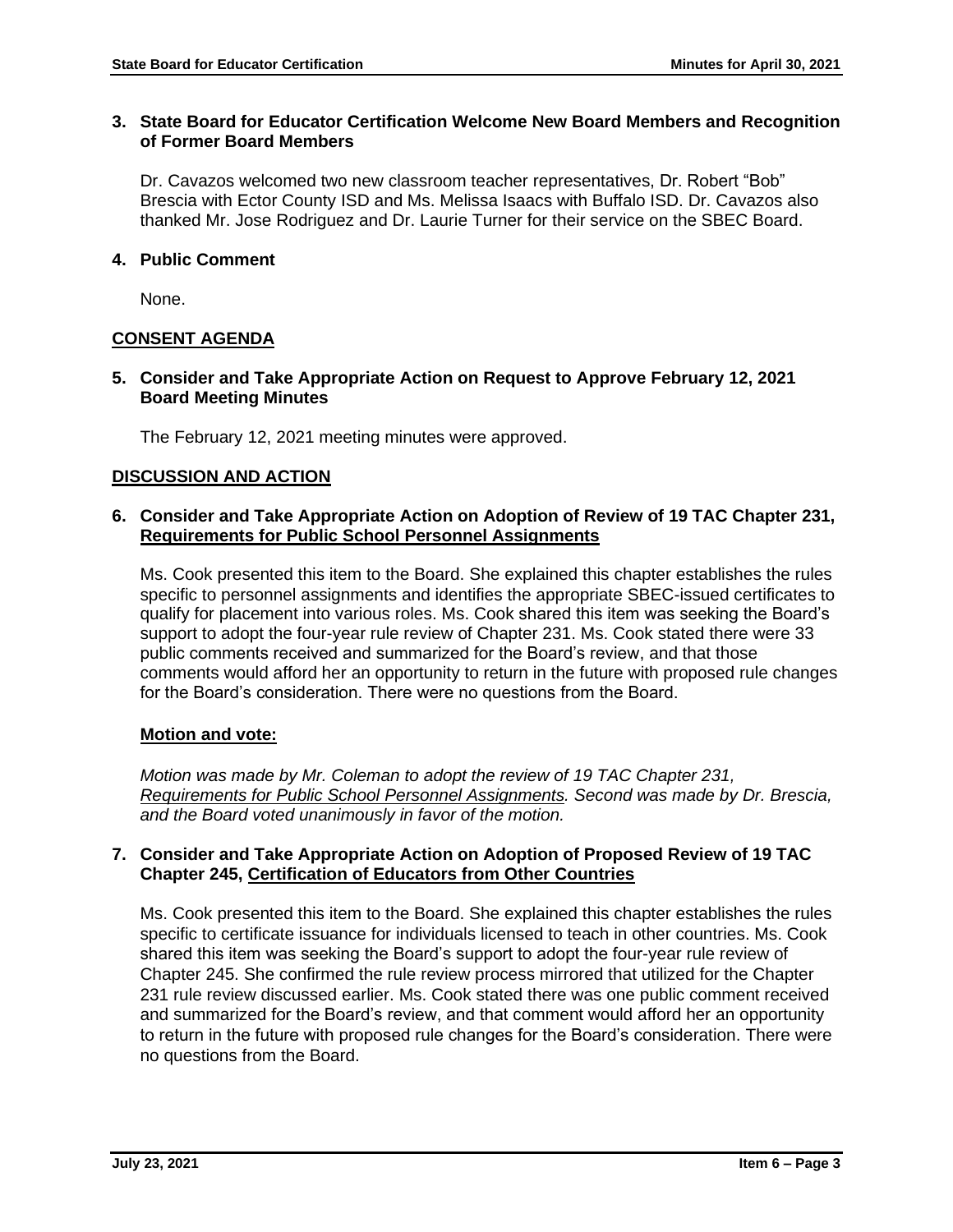## **Motion and vote:**

*Motion was made by Ms. MacDonald to adopt the review of 19 TAC Chapter 245, Certification of Educators from Other Countries. Second was made by Ms. Dvorak, and the Board voted unanimously in favor of the motion.*

## **8. Consider and Take Appropriate Action on Proposed Review of 19 TAC Chapter 227, Provisions for Educator Preparation Candidates**

Ms. McLoughlin presented this item to the Board. She explained that this chapter establishes the rules regarding the requirements candidates must possess to be considered for admission to an educator preparation program (EPP). She shared that the four-year rule review proposal allows for the opening of a 30-day public comment period, which allows members of the public to provide comment on the relevance and need for the rules.

## **Motion and vote:**

*Motion was made by Dr. Kelly to propose the review of 19 TAC Chapter 227, Provisions for Educator Preparation Candidates, to be published as proposed in the Texas Register. Second was made by Ms. Streepey, and the Board voted unanimously in favor of the motion.*

## **9. Consider and Take Appropriate Action on Proposed Review of 19 TAC Chapter 228, Requirements for Educator Preparation Programs**

Ms. McLoughlin presented this item to the Board. She explained that this chapter establishes the rules regarding the requirements for educator preparation programs (EPPs). She shared that the four-year rule review proposal allows for the opening of a 30-day public comment period, which allows members of the public to provide comment on the relevance and need for the rules.

## **Motion and vote:**

*Motion was made by Ms. MacDonald to propose the review of 19 TAC Chapter 228, Requirements for Educator Preparation Programs, to be published as proposed in the Texas Register. Second was made by Ms. Streepey, and the Board voted unanimously in favor of the motion.*

## **10. Consider and Take Appropriate Action on Request to Approve Advisory Committee Members**

Ms. McLoughlin presented this item to the Board. She reminded the SBEC that at their December 11, 2020 meeting, they approved TEA staff to begin the process of soliciting nominations and compiling educator standards advisory committees for the School Librarian and Reading Specialist certification categories, in accordance with feedback received from educators during the Chapter 239, Student Services Certificates, four-year rule review. Ms. McLoughlin shared that the educator standards advisory committees, once approved, would draft updated educator standards for the certification categories that would serve as the foundation for certification exams and EPP coursework and training requirements. She shared the proposed committee lists, stating that all applicants who met the committee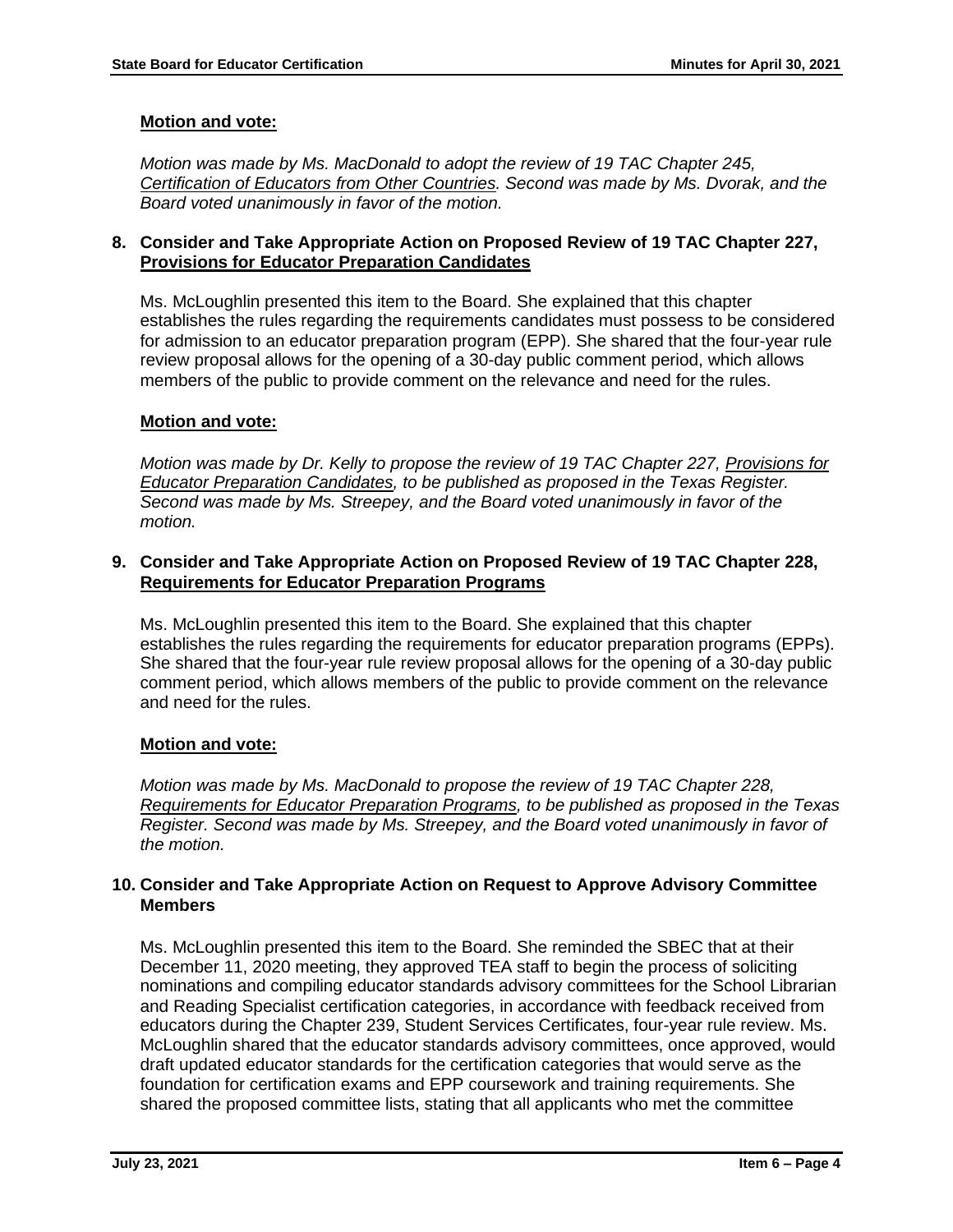qualifications were accepted to their respective committees. She also shared the timeline for educator standards development, including the plan to bring the committee recommended standards to the SBEC for discussion in December 2021. Dr. Cavazos thanked TEA staff for reaching out across the state to ensure diverse representation on the educator standards advisory committees. There were no questions from the SBEC.

#### **Motion and vote:**

*Motion was made by Ms. Brooks-Sykes to approve the School Librarian and Reading Specialist educator standards advisory committees as presented. Second was made by Ms. Dvorak, and the Board voted unanimously in favor of the motion.*

#### **DISCIPLINARY CASES**

#### **11. Pending or Contemplated Litigation, including Disciplinary Cases**

#### **A. Defaults**

#### **No Answer Defaults**

1. In the Matter of Asha Benjamin; Action to be taken: Consideration of Issuance of Default **Judament** 

Staff recommendation: 1-year suspension

2. In the Matter of Dyllin Black; Action to be taken: Consideration of Issuance of Default **Judgment** 

Staff recommendation: Suspension until expiration of probationary certificate on August 26, 2021.

3. In the Matter of Alonzo Renell Burton; Action to be taken: Consideration of Issuance of Default Judgment

Staff recommendation: 1-year suspension

4. In the Matter of Amy Monica Daniels; Action to be taken: Consideration of Issuance of Default Judgment

Staff recommendation: 1-year suspension

5. In the Matter of Meagan Hoyle; Action to be taken: Consideration of Issuance of Default **Judgment** 

Staff recommendation: 1-year suspension

6. In the Matter of Catherine Kronke; Action to be taken: Consideration of Issuance of Default Judgment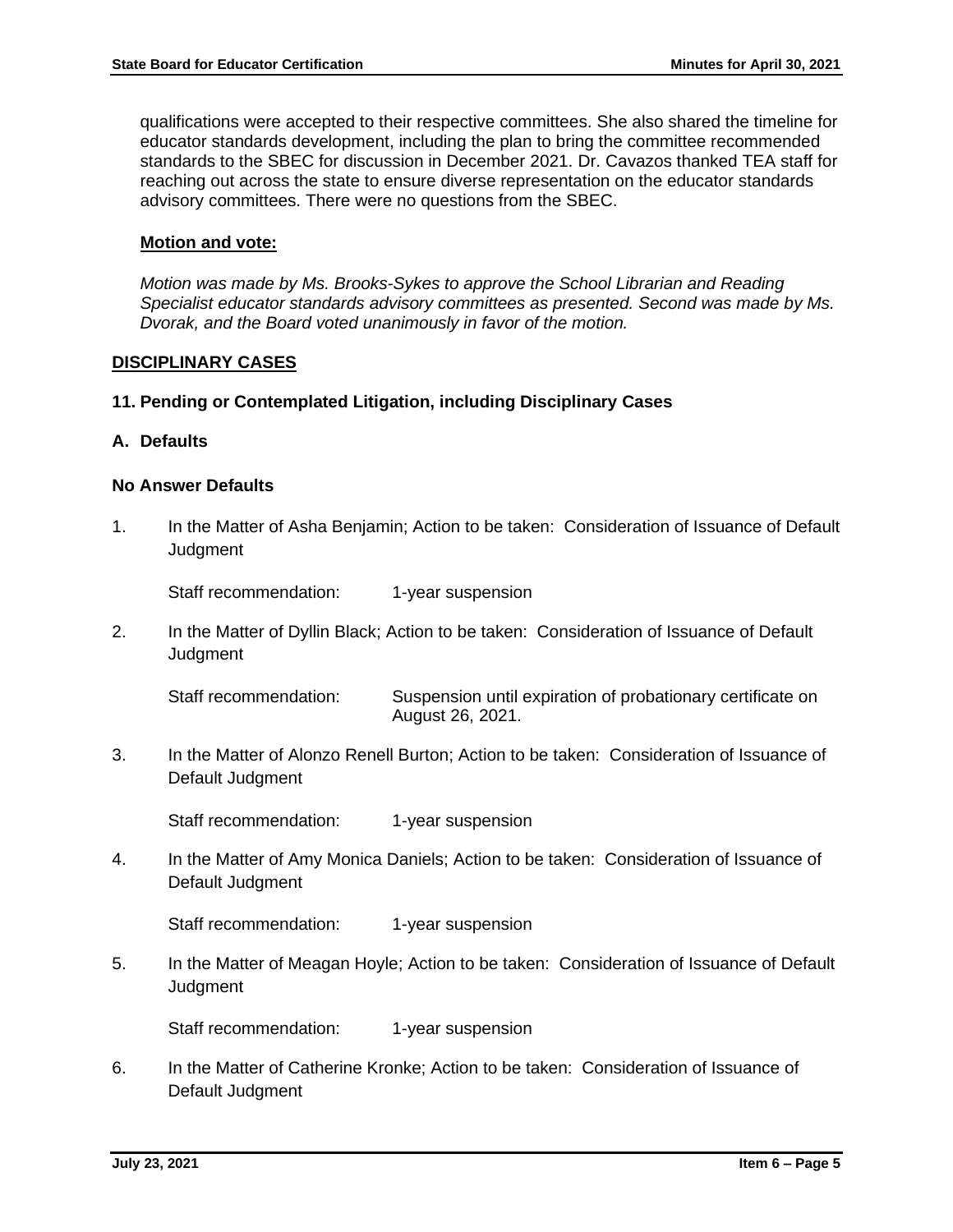Staff recommendation: 1-year suspension

7. In the Matter of Michelle Castellani Leppard; Action to be taken: Consideration of Issuance of Default Judgment

Staff recommendation: 1-year suspension

8. In the Matter of Micaela Lowery; Action to be taken: Consideration of Issuance of Default Judgment

Staff recommendation: 1-year suspension

9. In the Matter of Elizabeth Mandujano; Action to be taken: Consideration of Issuance of Default Judgment

Staff recommendation: 1-year suspension of paraprofessional certificate and suspension of intern certificate until expiration on August 24, 2021

10. In the Matter of Grant Riley; Action to be taken: Consideration of Issuance of Default **Judgment** 

Staff recommendation: 1-year suspension

11. In the Matter of Jonathan Schryvers; Action to be taken: Consideration of Issuance of Default Judgment

Staff recommendation: 1-year suspension

12. In the Matter of Krystle Vodron; Action to be taken: Consideration of Issuance of Default **Judgment** 

Staff recommendation: 1-year suspension

13. In the Matter of Persephone Ann Walker; Action to be taken: Consideration of Issuance of Default Judgment

Staff recommendation: 1-year suspension

14. In the Matter of Bonnie West; Action to be taken: Consideration of Issuance of Default **Judgment** 

Staff recommendation: 1-year suspension

15. In the Matter of Shannon Mick; Action to be taken: Consideration of Issuance of Default **Judgment**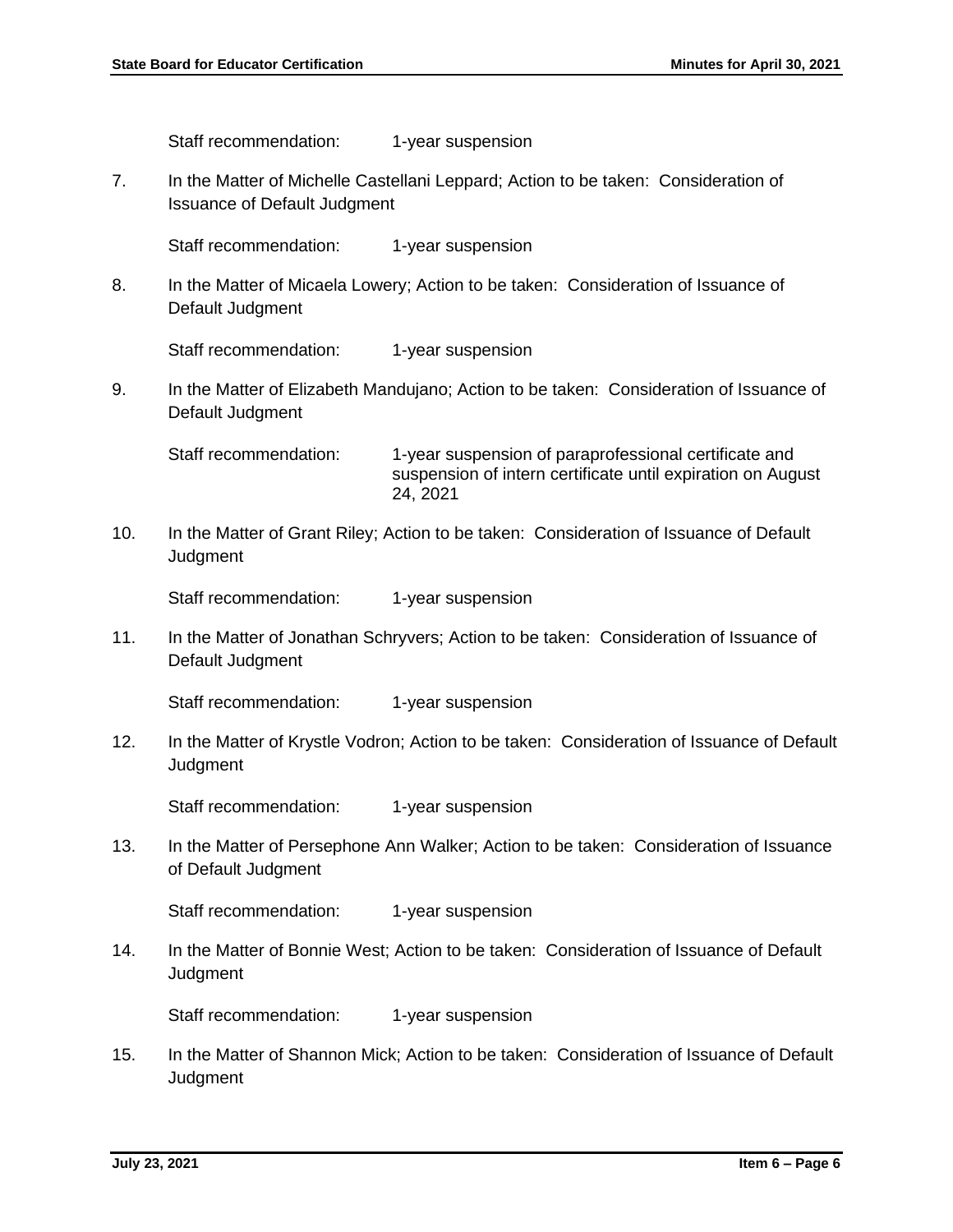Staff recommendation: Permanent Revocation

16. In the Matter of Skylor Williams; Action to be taken: Consideration of Issuance of Default Judgment

Staff recommendation: Permanent Revocation

18. In the Matter of Dana R. Green; Action to be taken: Consideration of Issuance of Default **Judgment** 

Staff recommendation: Permanent Revocation

19. In the Matter of Aaron Pancardo; Action to be taken: Consideration of Issuance of Default Judgment

Staff recommendation: Permanent Revocation

20. In the Matter of Jerome M. Weber; Action to be taken: Consideration of Issuance of Default Judgment

Staff recommendation: Revocation

21. In the Matter of Robert Garcia; Action to be taken: Consideration of Issuance of Default **Judgment** 

Staff recommendation: 6-year suspension

22. In the Matter of Shelley Byars; Action to be taken: Consideration of Issuance of Default **Judgment** 

Staff recommendation: Revocation

23. In the Matter of Sauvignon Johnson; Action to be taken: Consideration of Issuance of Default Judgment

Staff recommendation: Revocation

24. In the Matter of Aaron A. Sanchez; Action to be taken: Consideration of Issuance of Default Judgment

Staff recommendation: 5-year suspension and proof of successful completion of substance abuse treatment program

25. In the Matter of Jason C. Cunningham; Action to be taken: Consideration of Issuance of Default Judgment

Staff recommendation: 3-year suspension and proof of successful completion of substance abuse treatment program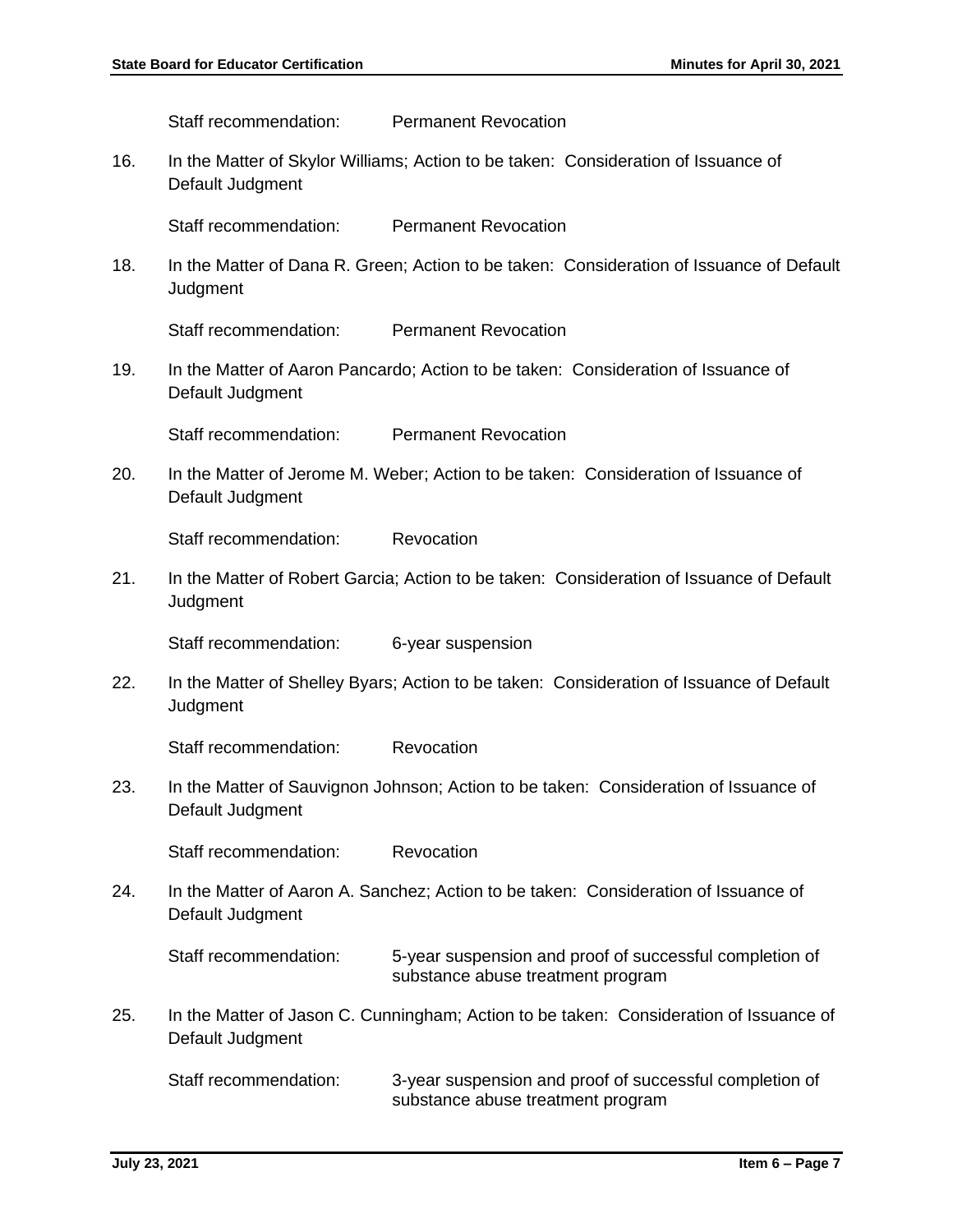26. In the Matter of Pamela Bellomy; Action to be taken: Consideration of Issuance of Default Judgment

Staff recommendation: 2-year suspension and proof of successful completion of substance abuse treatment program

27. In the Matter of Daniel Palmer; Action to be taken: Consideration of Issuance of Default **Judgment** 

Staff recommendation: 2-year suspension and proof of successful completion of substance abuse treatment program

28. In the Matter of Margaret Amanda May Medhurst; Action to be taken: Consideration of Issuance of Default Judgment

Staff recommendation: Revocation

29. In the Matter of Osamu Matsuda; Action to be taken: Consideration of Issuance of Default Judgment

Staff recommendation: 2-year suspension

30. In the Matter of Kyle David Clay; Action to be taken: Consideration of Issuance of Default Judgment

Staff recommendation: 3-year suspension of educator certificate and revocation of paraprofessional certificate

#### **Motion and vote:**

*Motion was made by Ms. Brooks-Sykes to approve Staff's request for issuance of default judgments on cases numbered 1-30, as listed on the agenda, except number 17, and issue final orders consistent with staff's recommendations. Second was made by Mr. Coleman and the Board voted unanimously in favor of the motion.* 

17. In the Matter of David Scott Edwards; Action to be taken: Consideration of Issuance of Default Judgment

Staff recommendation: 4-year suspension

#### **Motion and vote:**

*Motion was made by Mr. Coleman to approve Staff's request for issuance of default judgments on case number 17 and issue a final order of a five (5) year suspension. Second was made by Ms. Dvorak, and the Board voted unanimously in favor of the motion.*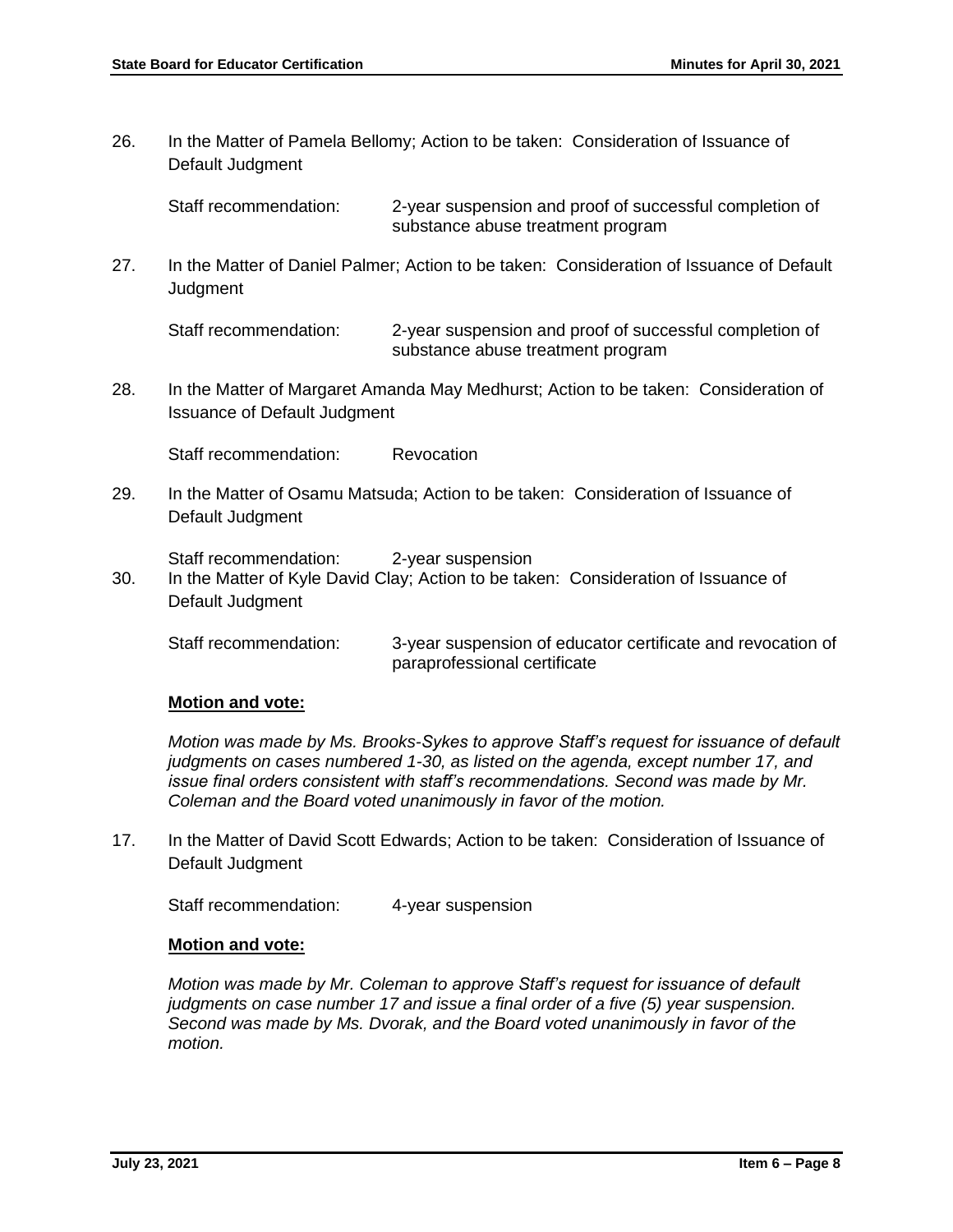## **SOAH Defaults**

2. In the Matter of Jennifer Brown; Action to be taken: Consideration of Issuance of Default **Judament** 

Staff recommendation: Revocation

3. In the Matter of Toni Clark; Action to be taken: Consideration of Issuance of Default **Judgment** 

Staff recommendation: 2-year suspension

#### **Motion and vote:**

*Motion was made by Dr. Brescia to approve Staff's request for issuance of SOAH default judgments on cases numbered 2 and 3, as listed on the agenda, and enter final orders consistent with staff's recommendations. Second was made by Ms. Streepey, and the Board voted unanimously in favor of the motion.* 

1. In the Matter of Sonja Armstrong; Action to be taken: Consideration of Issuance of Default Judgment

Staff recommendation: Permanent Revocation

#### **Motion and vote:**

*Motion was made by Mr. Coleman that Sonja Armstrong did not have good cause for failure to appear at the State Office of Administrative Hearings on January 25, 2021. Second was made by Dr. Brescia and the motion passed with Mr. Coleman, Dr. Bescia, Ms. Streepey, Ms. Dvorak, Ms. Isaacs and Ms. MacDonald voting in favor of the motion and Ms. Sykes voting against the motion.* 

*Motion was made by Dr. Brescia to approve Staff's request for issuance of SOAH default judgment on case number 1, as listed on the agenda, and enter a final order consistent with staff's recommendation of permanent revocation. Second was made by Mr. Coleman, and the motion passed with Mr. Coleman, Dr. Bescia, Ms. Streepey, Ms. Dvorak, Ms. Isaacs, and Ms. MacDonald voting in favor of the motion and Ms. Sykes voting against the motion.* 

#### **B. Contested Cases**

Proposals for Decision

1. Docket No. 701203193.EC, Texas Education Agency, Educator Preparation, Certification, and Enforcement Division v. Gilbert McClure; Action to be taken: Consideration of Proposal for Decision and Issuance of Final Order.

ALJ Recommendation: Permanent Revocation

Staff Recommendation: Accept ALJ Recommendation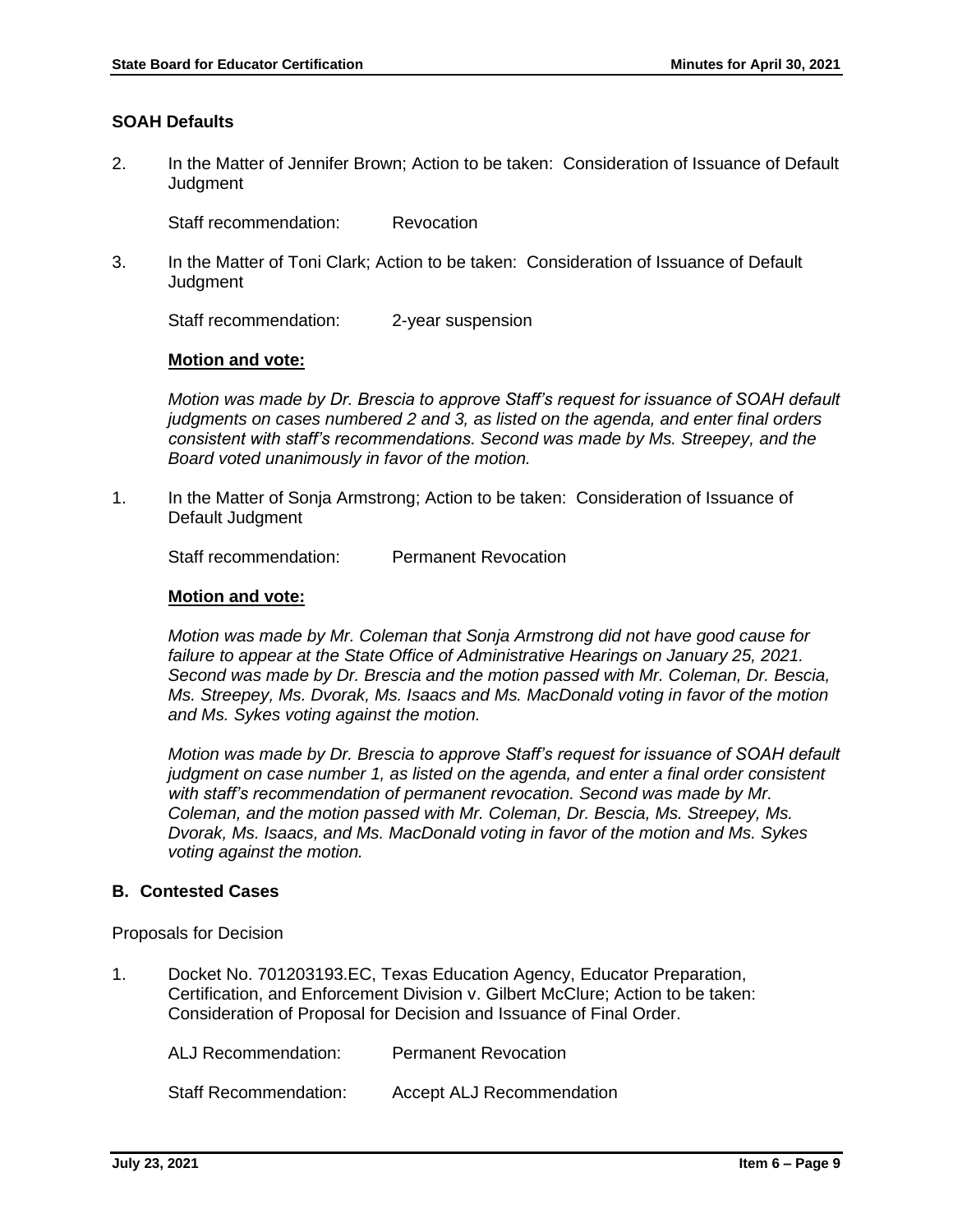#### **Motion and vote:**

*Motion was made by Ms. Brooks-Sykes that the Board accept the Proposal for Decision and Issue a Final Order consistent with the ALJ's recommendation. Mr. McClure's educator certificates should be permanently revoked. Second was made by Ms. Dvorak, and the Board voted unanimously in favor of the motion.* 

2. Docket No. 701203931.EC, Texas Education Agency, Educator Preparation, Certification, and Enforcement Division v. Robert Marion; Action to be taken: Consideration of Proposal for Decision and Issuance of Final Order.

ALJ Recommendation: Non-Inscribed Reprimand

Staff Recommendation: 1-year suspension

#### **Motion and vote:**

*Motion was made by Ms. Brooks-Sykes that the Board adopt the Proposal for Decision including Findings of Fact Nos. 1 – 15 and Conclusions of Law Nos. 1 – 8. I move that the Board modify the recommended sanction of a non-inscribed reprimand as follows:*

*Robert Marion's educator certification should be suspended for one-year.*

*This modification of sanction is permissible pursuant to Texas Government Code §2001.058(e) and is necessary because the Administrative Law Judge ("ALJ") did not properly apply Board rules.*

*A non-inscribed reprimand does not appear on an educator's public-facing certification record, so it cannot achieve the Board's goals of:*

- *protecting the safety and welfare of school children,*
- *upholding the public trust, and*
- *deterring future violations.*

*The Board's rules require a stronger sanction in this case.*

*In Finding of Fact No. 3, the ALJ found prior misconduct: Mr. Marion had received a written directive in 2017 from his principal to stop "flipping the hair of students" because "the behavior was unprofessional, and Respondent agreed not to continue the behavior."* 

*In Finding of Fact No. 4, the ALJ found that Respondent nevertheless "continued to touch and flip students' hair" during the 2018-2019 school year.* 

*The ALJ did not make any findings to suggest that Mr. Marion had been rehabilitated from his continuing misconduct.*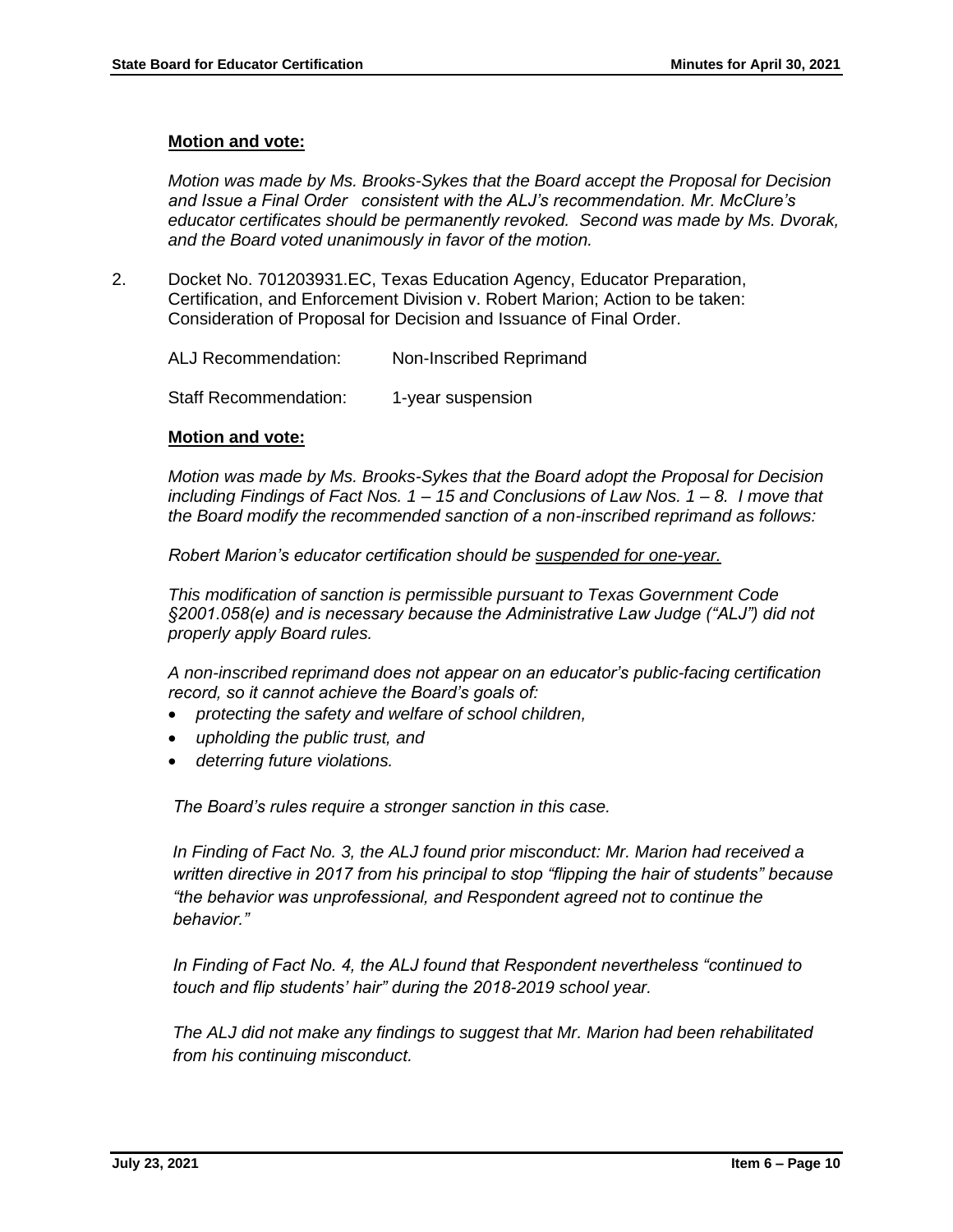*In Conclusion of Law No. 6, the ALJ found that "[b]y touching and flipping students' hair, Mr. Marion violated Standard 3.8 of the Educators' Code of Ethics," which requires that all educators "maintain appropriate professional educator-student relationships and boundaries."* 

*Mr. Marion's violation of educator-student boundaries—after he had been given a written directive to stop—shows that he is not deterred by mere written warnings, making a non-inscribed reprimand as a sanction insufficient deterrence.* 

*His prior misconduct and his lack of evidence of rehabilitation also require a strong sanction.*

*For these reasons, the appropriate sanction in this case in keeping with the Board's rules is a one-year suspension. Second was made by Ms. Isaacs, and the Board voted unanimously in favor of the motion.* 

3. Docket No. 701204650.EC, Texas Education Agency, Educator Preparation, Certification, and Enforcement Division v. Reginald Young; Action to be taken: Consideration of Proposal for Decision and Issuance of Final Order.

| ALJ Recommendation:          | No disciplinary action should be taken |
|------------------------------|----------------------------------------|
| <b>Staff Recommendation:</b> | <b>Accept ALJ Recommendation</b>       |

#### **Motion and vote:**

*Motion was made by Mr. Coleman that the Board accept the Proposal for Decision and Issue a Final Order consistent with the ALJ's recommendation. No disciplinary action should be taken against Mr. Young's educator certificates. Second was made by Dr. Kelly, and the Board voted unanimously in favor of the motion.* 

## **Motion for Rehearing**

1. In the Matter of John Michael Banas; Action to be taken: Consider and take appropriate action on Motion to Extend Deadline to File Motion for Rehearing and Motion for Rehearing

## **Motion and vote:**

*Motion was made by Ms. Brooks-Sykes that the Board grant Mr. Banas's Motion to Extend Time. Second was made by Ms. Dvorak, and the Board voted unanimously in favor of the motion.*

*Motion was made by Mr. Coleman that the Board deny Mr. Banas's Motion for Rehearing. Hearing no second, the motion failed.* 

*The Motion for Rehearing was overruled by operation of law.*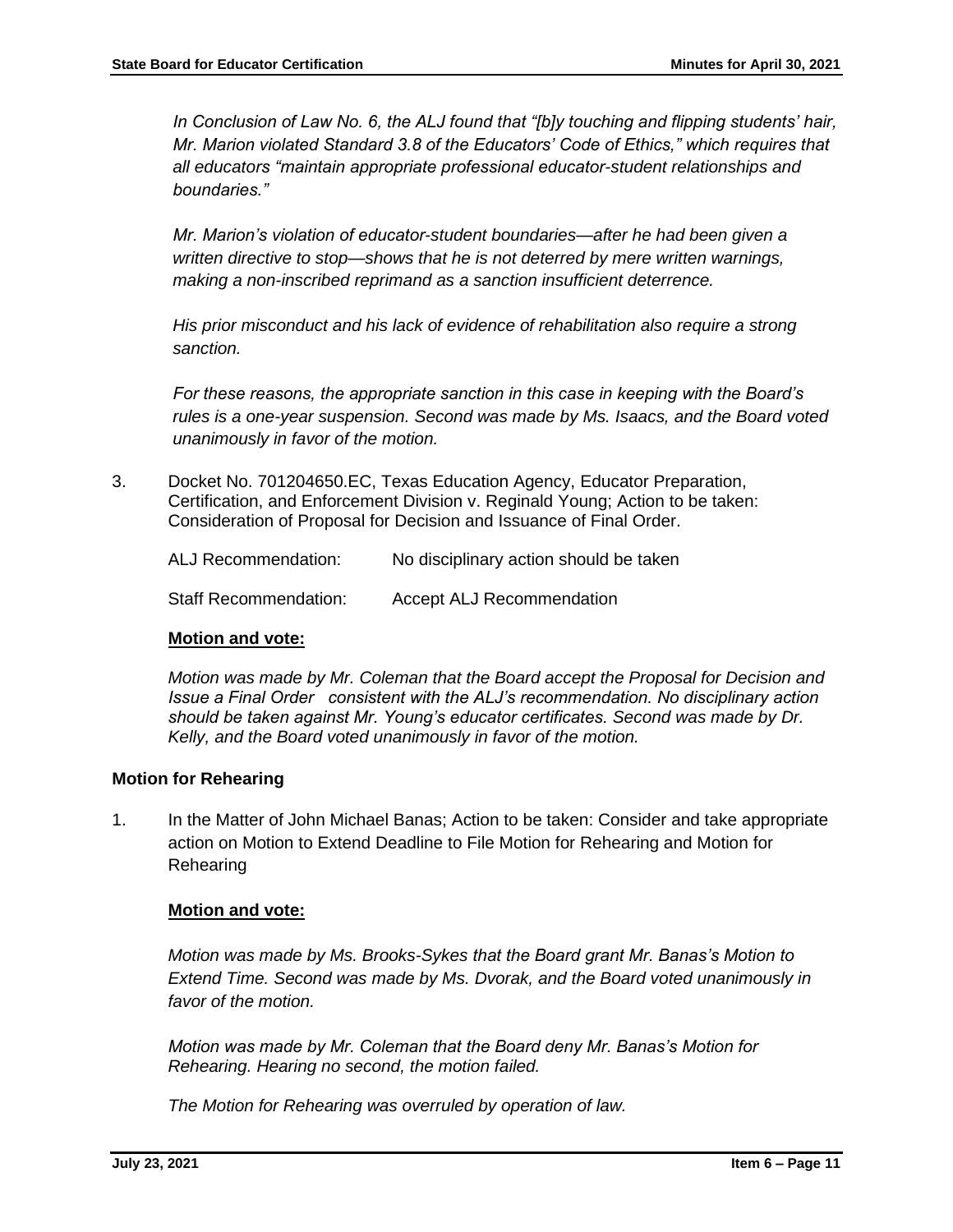## **C. Court Cases**

## *District Court Cases*

- 1. David Turner v. Texas Education Agency, Educator Preparation, Certification, and Enforcement Division; Cause No. D-1-GN-17-002298, In the 250<sup>th</sup> District Court of Travis County, Texas.
- 2. Bradley Keith Bowen v. Texas Education Agency, Educator Preparation, Certification, and Enforcement Division; Cause No. D-1-GN-18-004203, In the 98<sup>th</sup> District Court of Travis County, Texas.
- 3. Jamie Belinoski v. Texas Education Agency, Educator Preparation, Certification, and Enforcement Division; Cause No. D-1-GN-19-002926, In the 53<sup>rd</sup> District Court of Travis County, Texas.
- 4. Gilbert Salas v. Texas Education Agency, Educator Preparation, Certification, and Enforcement Division; Cause No. D-1-GN-19-008786, In the 345<sup>th</sup> District Court of Travis County, Texas.
- 5. David Demiglio v. Texas Education Agency, Educator Preparation, Certification, and Enforcement Division; Cause No. D-1-GN-20-001242, In the 459th District Court of Travis County, Texas.
- 6. Leo Joseph Tran v. Texas Education Agency, Educator Preparation, Certification, and Enforcement Division; Cause No. 21-0003, In the Supreme Court of Texas.

## **DISCUSSION ONLY**

## **12. Discussion of Proposed Amendments to 19 TAC Chapter 229, Accountability System for Educator Preparation Programs**

Dr. Olofson presented this item to the Board. He provided background on the accountability system and related processes. He identified the content of the discussion item as pertaining to extending the accreditation status of Not Rated: Declared State of Disaster for another year and providing updates to the ASEP manual. Dr. Olofson noted that the extension of the Not Rated: Declared State of Disaster was responsive to continued conditions to the field, stakeholder feedback, and aligned with prior action from the Board. He further explained that staff planned to discuss impacts on provisions in Chapter 228 in the context of an agenda item related to Chapter 228. He also spoke to the Board's prior action on commendations to use the system to identify only those highest performing EPPs. Related to the ASEP manual, Dr. Olofson noted updates for transparency and currency. He explained updates to certificate category pass rates necessitated in part by the Science of Teaching Reading exam, and updates based on the actions of the SBEC EPP Commendation Committee.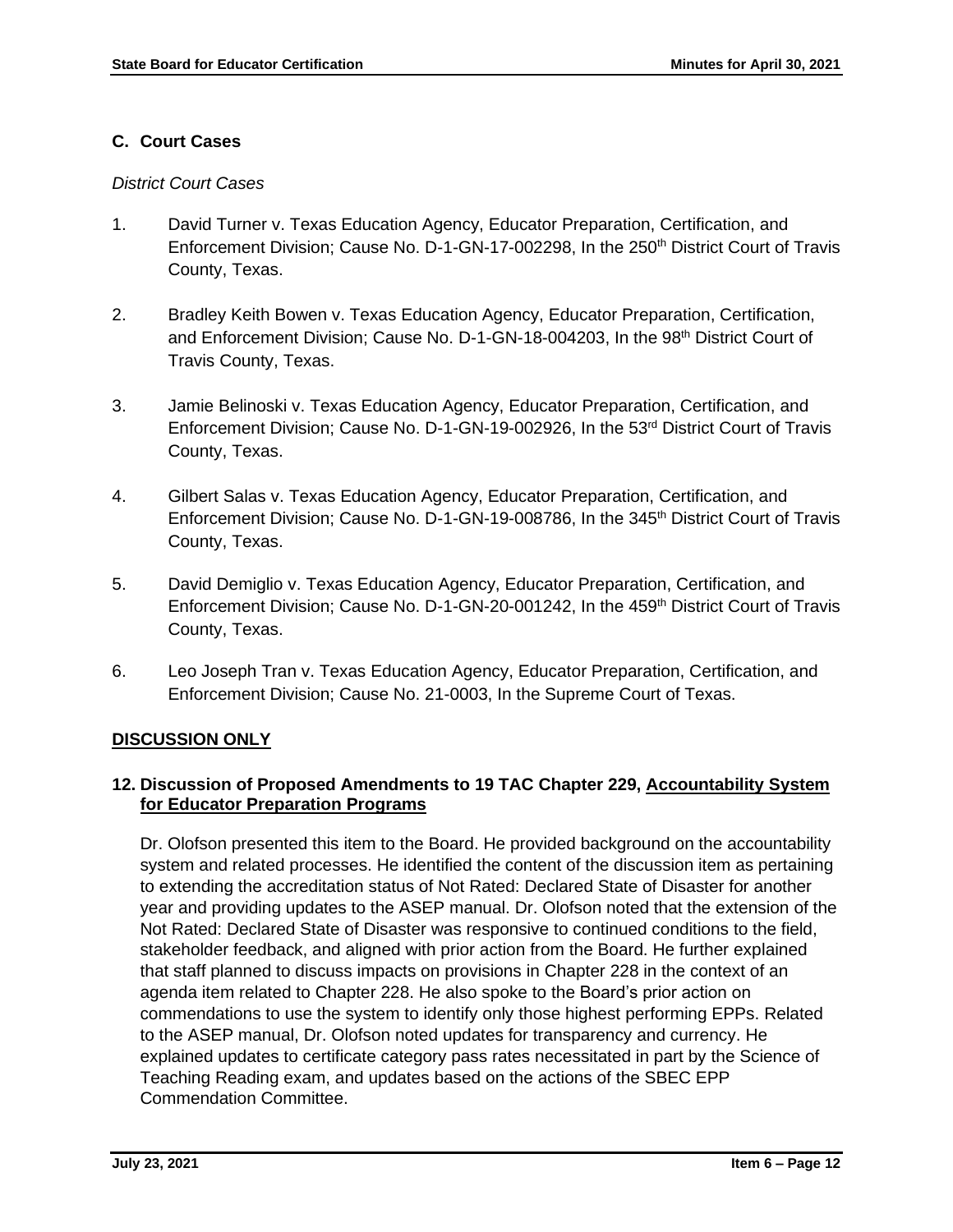Dr. Rodriguez asked about the continued opportunity for EPPs to offer feedback related to the calculation of the certificate category pass rate. Dr. Olofson explained that additional feedback would be sought from the EPAC and other EPP stakeholders. He noted that the approach in the discussion item would not be the only approach discussed. Dr. Rodriguez asked for clarification related to the core subjects adjustment described in the manual. Dr. Olofson explained the procedure, clarified that it was applicable to historic data, and confirmed Dr. Rodriguez's assumption that data available through the ECOS portal would be closer to ASEP pass rates for these impacted certificate categories.

## **13. Discussion of the edTPA Pilot and Test Development Update**

Ms. McLoughlin presented this item to the Board. Ms. McLoughlin provided an update on the current status of the edTPA Year 2 Pilot, sharing that 34 programs are participating with 777 candidates having submitted edTPA portfolios to date. She also shared that, as an outcome of the SBEC's approval of a third year of the edTPA pilot, TEA staff opened an application for new and continuing EPPs to participate in the Year 3 pilot. She explained that 40 EPPs, including 17 institutions of higher education (IHEs) and 23 alternative certification programs (ACPs), applied to join or continue participation in the edTPA pilot. She shared that all programs that applied were accepted, including 15 new programs joining the pilot in Year 3. Ms. McLoughlin shared that TEA staff plan to provide strong pilot program support throughout the third year, including increasing the number of edTPA regional coordinators and continuing to offer reimbursements and stipends to candidates and mentor and cooperating teachers and grant funds to pilot programs. She also shared that support for the edTPA Year 3 pilot was already underway, with TEA staff and the broader Texas edTPA community hosting an edTPA Spring Institute. Ms. McLoughlin shared that over 100 edTPA pilot program faculty, staff, and partners attended the institute, which was focused on supporting programs in planning for strong Year 3 edTPA pilot implementation.

Ms. McLoughlin also provided an update on educator certification exam development processes, sharing that the updated School Counselor and Trade and Industrial Pedagogy and Professional Responsibilities (PPR) exams will launch in September 2021 and updated English Language Arts and Reading (ELAR) 4-8 and 7-12 exams will launch in January 2022 and September 2023 respectively. She also shared that test development for the new Deafblind EC-12 and special education certification exams are also underway, given the SBEC's adoption of the respective standards that went into effect October 2020.

Dr. Rodriguez asked Ms. McLoughlin what specific lessons learned could be shared with school districts that are partnering with EPPs in the implementation of the edTPA. Dr. Rodriguez shared that in order to be successful in the edTPA, there must be a strong collaborative partnership between the EPP and partner school districts. Ms. McLoughlin shared that the edTPA Spring Institute was focused on supporting pilot programs in building strong partnerships with school districts to ensure that all have a shared understanding of the edTPA process and a shared vision for the purpose and outcome of the edTPA. She also explained that TEA staff anticipate sharing training materials and resources with pilot programs in upcoming monthly webinars along with additional resources that could be distributed directly to partner districts, including resources for mentor and cooperating teachers.

## **INFORMATION ONLY**